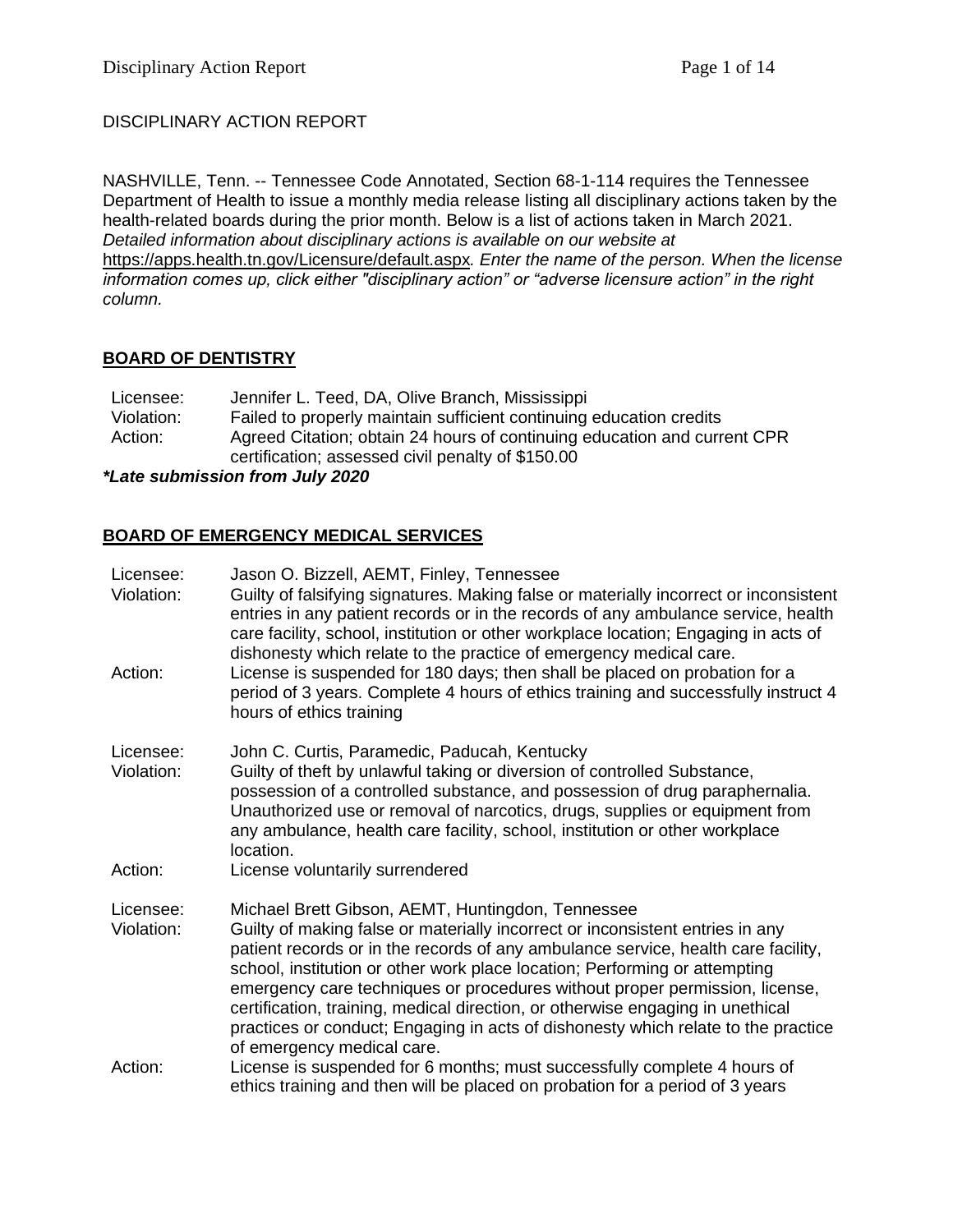| Licensee:<br>Violation:<br>Action: | Keith A. Gross, EMT, Memphis, Tennessee<br>Failed alcohol screening while on duty.<br>License suspended pursuant to evaluation by Tennessee Professional<br>Assistance Program (TnPAP); upon determination of safe to return to practice,<br>license shall be placed on probation for no less than 3 years or to run<br>concurrent with terms of TnPAP monitoring agreement, whichever shall last<br>occur.                                                                                                                                                                                                                                                                                                                                                                                                                                                                                                                                                                                                                                                                                                                                                                                                                                                              |
|------------------------------------|--------------------------------------------------------------------------------------------------------------------------------------------------------------------------------------------------------------------------------------------------------------------------------------------------------------------------------------------------------------------------------------------------------------------------------------------------------------------------------------------------------------------------------------------------------------------------------------------------------------------------------------------------------------------------------------------------------------------------------------------------------------------------------------------------------------------------------------------------------------------------------------------------------------------------------------------------------------------------------------------------------------------------------------------------------------------------------------------------------------------------------------------------------------------------------------------------------------------------------------------------------------------------|
| Licensee:<br>Violation:<br>Action: | Claudia Angelica Huskey, EMT, White Bluff, Tennessee<br>Guilty of making false or materially incorrect or inconsistent entries in any<br>patient records or in the records of any ambulance service, health care facility,<br>school, institution or other work place location; abandoning or neglecting a<br>patient requiring emergency care, following assumption of duty; Engaging in<br>acts of dishonesty which relate to the practice of emergency medical care;<br>Failing to take appropriate action in safeguarding the patient from incompetent<br>health care practices of emergency medical services personnel.<br>License is placed on probation for a period of 3 years; required to successfully<br>complete 4 hours of ethics training within 90 days and in the event of failure to                                                                                                                                                                                                                                                                                                                                                                                                                                                                    |
|                                    | complete ethics training the EMT license shall become revoked.                                                                                                                                                                                                                                                                                                                                                                                                                                                                                                                                                                                                                                                                                                                                                                                                                                                                                                                                                                                                                                                                                                                                                                                                           |
| Licensee:<br>Violation:<br>Action: | Samantha Disbrow James, EMT, Columbia, Tennessee<br>Guilty of abandoning or neglecting a patient requiring emergency care following<br>the assumption of duty; Refusing to follow the medical orders of a licensed<br>medical doctor or doctor of osteopathy on the scene if such physician. Failing to<br>take appropriate action in safeguarding the patient from incompetent health care<br>practices of emergency medical services personnel.<br>License suspended for 90 days; then will be placed on probation for a period of<br>3 years.                                                                                                                                                                                                                                                                                                                                                                                                                                                                                                                                                                                                                                                                                                                         |
| Licensee:<br>Violation:            | Zachary Cole Jones, Paramedic, Grueti-Laager, Tennessee<br>Guilty of diversion of controlled substances; pursuant to T.C.A. Sec. 68-140-<br>311(a) (1) Violation or attempted violation or assisting in or abetting the violation<br>of or conspiring to violate any of the following: (A) Any provision of this part; (B)<br>Any rule or regulation of the board; (2) Habitual intoxication or person misuse of<br>any drugs, or the use of intoxicating liquors, narcotics, controlled substance,<br>controlled substance analogues, or other drugs or stimulants in such manner as<br>to adversely affect the delivery, performance, or activities in the care of the<br>patients requiring medical care; (7) Unauthorized use or removal of narcotics,<br>drugs, supplies or equipment from any ambulance, health care facility, school,<br>institution or other work place location; (8) Performing or attempting emergency<br>care techniques or procedures without proper permission, license, certification,<br>training, medical direction, or otherwise engaging in unethical practices or<br>conduct; Pursuant to Tenn. Comp. R. & Regs. Rule 1200-12-01-.17 (1)<br>Engaging in acts of dishonesty which relate to the practice of emergency<br>medical care. |
| Action:                            | License voluntarily surrendered (revoked)                                                                                                                                                                                                                                                                                                                                                                                                                                                                                                                                                                                                                                                                                                                                                                                                                                                                                                                                                                                                                                                                                                                                                                                                                                |
| Licensee:<br>Violation:            | Jeremy Dale Rominger, EMT, Cleveland, Tennessee<br>Guilty of criminal diversion. Engaging in acts of dishonesty which relate to the<br>practice of emergency medical care.                                                                                                                                                                                                                                                                                                                                                                                                                                                                                                                                                                                                                                                                                                                                                                                                                                                                                                                                                                                                                                                                                               |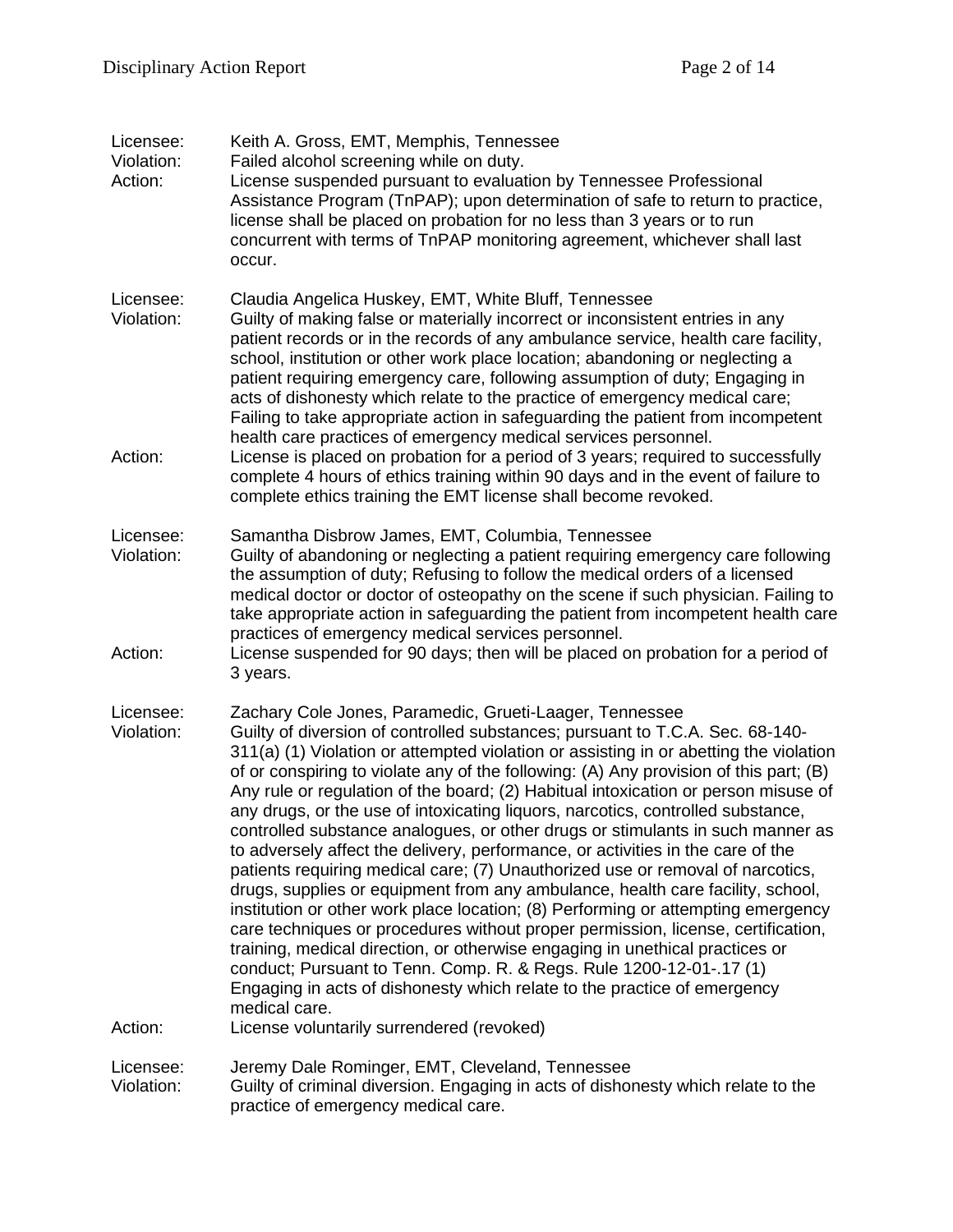Action: License is suspended for 30 days; must successfully complete 4 hours of ethics training and then will be placed on probation for a period of 3 years

### **BOARD OF MEDICAL EXAMINERS**

- Licensee: Camilla Bennett, MD, Nashville, Tennessee
- Violation: Guilty of diversion of controlled substances through overprescribing to patients. Unprofessional, dishonorable or unethical conduct; Habitual intoxication or person issue of any drugs or the use of intoxicating liquors, narcotics, controlled substances, controlled substance analogues or other drugs or stimulants in such manner as to adversely affect the person's ability to practice medicine. Dispensing, prescribing or otherwise distributing any controlled substance or any other drug not in the course of professional practice, or not in good faith to relieve pain and suffering, or not to cure an ailment, physical infirmity or disease, or in amounts and/or for durations not medically necessary, advisable or justified for a diagnosed condition. Engaging in the practice of medicine when mentally or physical unable to safely do so.
- Action: License is suspended, surrender DEA registration; undergo evaluation coordinated through Tennessee Medical Foundation within 90 days, comply with all evaluation recommendations, obtain and maintain TMF advocacy including through any period of probation; notify all advanced practice registered nurses or physician assistants with whom Respondent collaborates that her license is suspended or on probation, may not prescribe controlled substances until the probation of Respondent's license is lifted. Assessed costs of prosecuting this case.
- Licensee: Karen Butler, MD, Swainsboro, Georgia
- Violation: Convicted of conspiracy to make false statements relating to health care matters in violation of 18 U.S.C. 371 and 18 U.S.C. 1035(a). Department of Financial and Professional Regulation of the State of Illinois entered into a Consent Order with licensee and placed her Illinois license on permanent relinquished status. Disciplinary action based on Respondent, a person licensed to practice medicine by another state or territory of the United States for any acts or omissions that would constitute grounds for discipline of a person licensed in this state. A certified copy of the initial or final order or other equivalent document memorializing the disciplinary action from the disciplining state or territory shall constitute prima facie evidence of violation of this section and be sufficient grounds upon which to deny, restrict or condition licensure or renewal and/or discipline a person licensed in this state.
- Action: License permanently revoked; assessed the actual and reasonable costs of prosecuting this case.
- Licensee: Paul H. Coleman, MD, Odessa, Texas Violation: Guilty of receiving disciplinary action in another state. To wit: Conviction of a felony, conviction of any offense under state or federal laws relative to drugs or the practice of medicine, conviction of any offense involving moral turpitude or conviction of any offenses for which the person is required to register as a sexual offender or violent sexual offender.
- Action: License permanently revoked; assessed the actual and reasonable costs of prosecuting this case.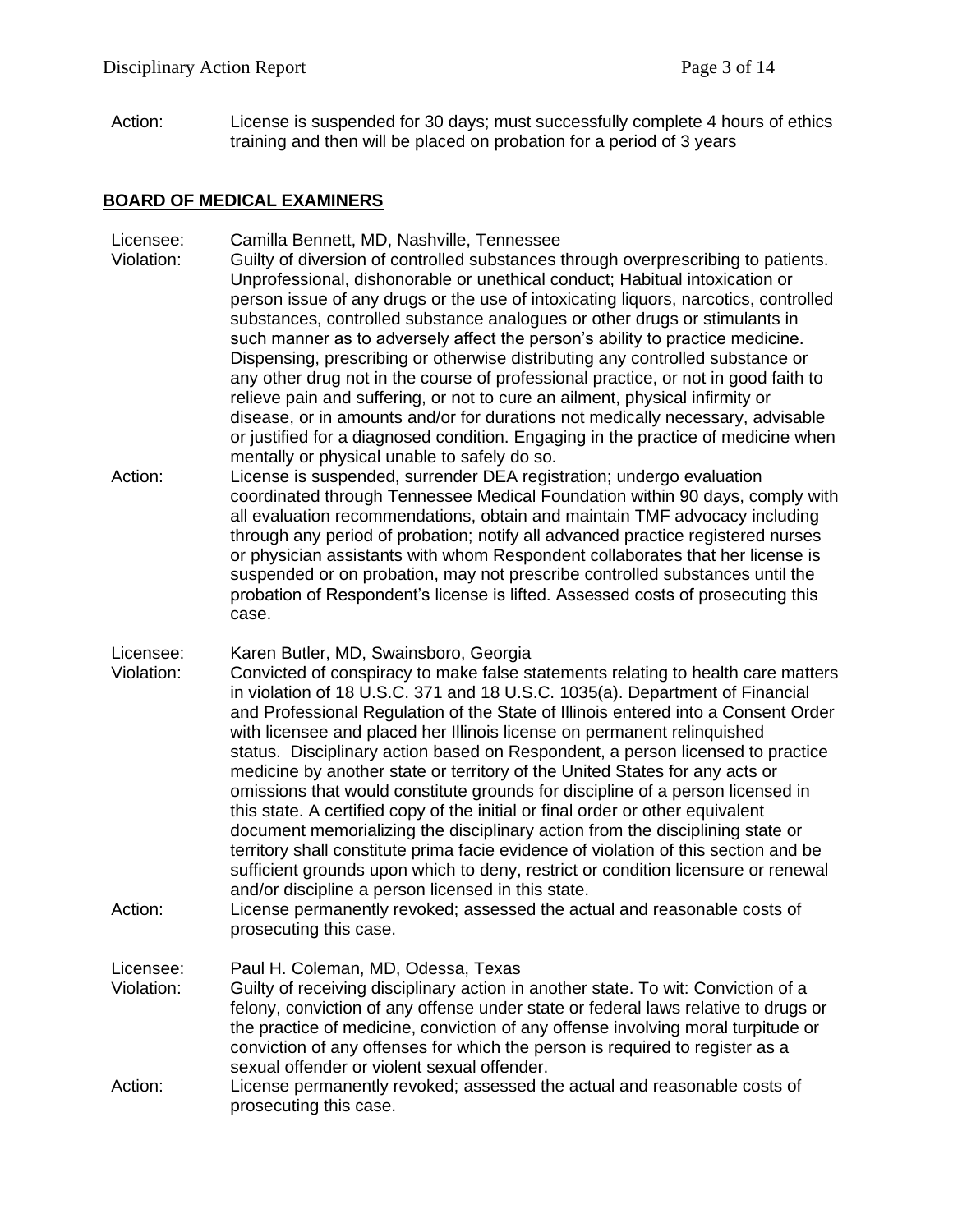| Licensee:<br>Violation:            | Steven Graham, MD, Brentwood, Tennessee<br>Guilty of unprofessional conduct, dishonorable or unethical conduct by not<br>timely notifying patients about the closing of his medical practice.                                                                                                                                                                                                                     |
|------------------------------------|-------------------------------------------------------------------------------------------------------------------------------------------------------------------------------------------------------------------------------------------------------------------------------------------------------------------------------------------------------------------------------------------------------------------|
| Action:                            | License reprimanded; assessed civil penalty of \$4,800.00 plus the actual and<br>reasonable costs of prosecuting this case.                                                                                                                                                                                                                                                                                       |
| Licensee:<br>Violation:<br>Action: | Michael Wayne Hahn, MD, Athens, Tennessee<br>Unprofessional, dishonorable or unethical conduct based on a pattern of<br>behavioral issues that could create a dangerous environment for patients and<br>on inappropriate comments to staff and inappropriate touching of staff.<br>License reprimanded; agrees to contact the Tennessee Medical Foundation,                                                       |
|                                    | ("TMF") to arrange for an evaluation; shall sign a contract with the TMF and<br>comply with any and all recommendations if determined that this is necessary;<br>enroll in and complete a distressed physician's course; assessed civil penalty of<br>\$1,000.00 plus the actual and reasonable costs of prosecuting this case.                                                                                   |
| Licensee:<br>Violation:<br>Action: | Bill H. Harris, MD, Danbridge, Tennessee<br>Disciplinary action in another state for unethical and unprofessional conduct<br>License reprimanded; assessed civil penalty of \$1,000.00 plus the actual and<br>reasonable costs of prosecuting this case.                                                                                                                                                          |
| Licensee:<br>Violation:            | Shannon Kiddy, AMDX, Lawrenceburg, Tennessee<br>Failed to timely renew x-ray operator certificate and worked as a medical x-ray                                                                                                                                                                                                                                                                                   |
| Action:                            | operator on an expired certificate.<br>License reprimanded; assessed civil penalty of \$6,600.00 plus the reasonable<br>costs of prosecuting this case.                                                                                                                                                                                                                                                           |
| Licensee:<br>Violation:            | Lisa King, AMDX, Dayton, Tennessee<br>Failed to timely renew x-ray operator certificate and worked as a medical x-ray<br>operator on an expired certificate.                                                                                                                                                                                                                                                      |
| Action:                            | License reprimanded; assessed civil penalty of \$400.00 plus the reasonable<br>costs of prosecuting this case.                                                                                                                                                                                                                                                                                                    |
| Licensee:<br>Violation:            | Millard R. Lamb, MD, Johnson City, Tennessee<br>Guilty of supervising a physician assistant while having an encumbered license.<br>Guilty of supervising an advance practice registered nurse while having an                                                                                                                                                                                                     |
|                                    | encumbered license. Guilty of dispensing, prescribing, or otherwise distributing<br>any controlled substance or any other drug not in the course of professional<br>practice, or not in good faith to relieve pain and suffering, or not to cure an<br>ailment, physical infirmity, or disease, or in amounts and/or for durations not<br>medically necessary, advisable, or justified for a diagnosed condition. |
| Action:                            | License placed on probation for 5 years; prohibited from prescribing opioids for<br>a period of no less than 12 months; successfully complete PBI Prescribing<br>Course on Opioids, Pain Management, and Addictions; successfully complete<br>PBI Medical Record Keeping Course; assessed civil penalty of \$2,000.00 plus<br>the costs of prosecuting this case.                                                 |
| Licensee:<br>Violation:            | Kang Lu, MD, Althol, Massachusetts<br>Discipline in another state.                                                                                                                                                                                                                                                                                                                                                |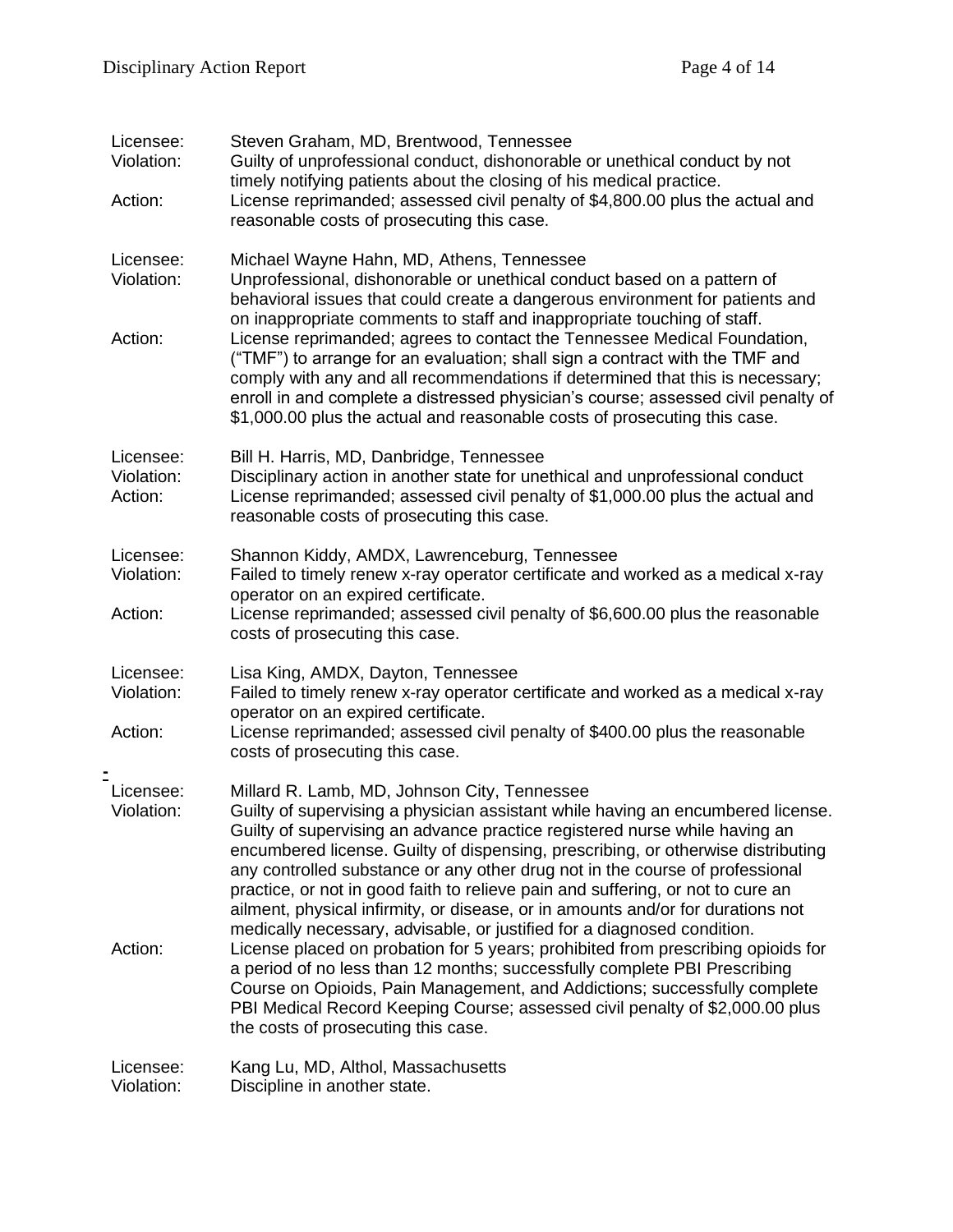Action: License revoked. May not apply for a new license until after March 5, 2023; any new application must include TMF advocacy and submission of forensic psychological evaluation and other documents; assessed the costs of prosecuting this case. Licensee: Emmanuel Olusola Soyoola, MD, Snellville, Georgia Violation: Disciplinary action assessed against medical license in another state. Action: License voluntarily surrendered (revoked). Licensee: Scott Roethle, MD, Overland Park, Kansas Violation: Disciplinary action assessed against medical license in another state. Action: License is reprimanded and assessed reasonable costs of prosecuting this case. Licensee: Aharon Wolf, MD, Coral Springs, Florida Violation: Disciplinary action assessed against medical license in another state. Action: License is reprimanded and assessed reasonable costs of prosecuting this case.

### **BOARD OF MEDICAL EXAMINERS POLYSOMNOGRAPHY PROFESSIONAL STANDARDS COMMITTEE**

| Licensee:                          | Susan Scott O'Meara, PSGP, Fairview, Tennessee                                                                                                                                                                                                         |
|------------------------------------|--------------------------------------------------------------------------------------------------------------------------------------------------------------------------------------------------------------------------------------------------------|
| Violation:                         | Practicing on an expired license                                                                                                                                                                                                                       |
| Action:                            | Agreed Citation; assessed civil penalty of \$200.00                                                                                                                                                                                                    |
| Licensee:<br>Violation:<br>Action: | Chelsie Lane Thompson, PSGP, Sevierville, Tennessee<br>Failure to properly maintain sufficient continuing education credits<br>Agreed Citation; provide proof of completion of 10 hours of continuing<br>education; assessed civil penalty of \$120.00 |

## **BOARD OF NURSING**

Licensee: Tonya H. Ailor, LPN, Newport Violation: Guilty of unprofessional conduct; to wit: refusing to submit to a drug test or testing positive for any drug on any government or private sector preemployment, employer-ordered or confirmed drug test Action: License voluntarily surrendered

Licensee: Jana L. Anglin, RN, Morristown

Violation: Unfit or incompetent by reason of negligence, habits or other cause; addicted to alcohol or drugs to the degree of interfering with nursing duties; and guilty of unprofessional conduct; to wit: failure to maintain a record for each patient which accurately reflects the nursing problems and interventions for the patient and/or failure to maintain a record for each patient which accurately reflects the name and title of the nurse providing care; making false or materially incorrect, inconsistent or unintelligible entries in any patient records or in the records of any health care facility, school institution or other work place location pertaining to the obtaining possessing or administration of any controlled substance as defined in the Federal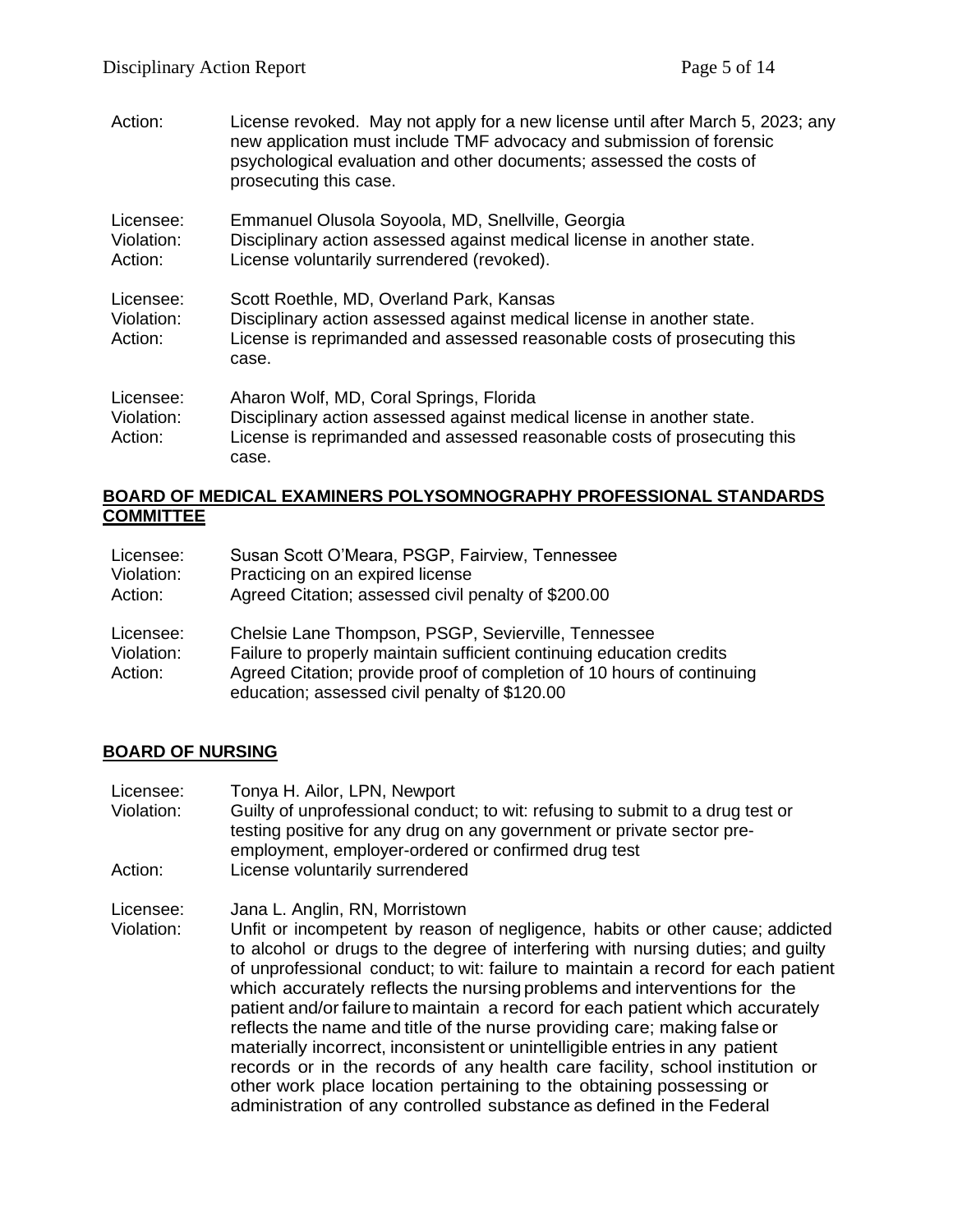Controlled Substances Act; unauthorized use or removal of narcotics, drugs, supplies, or equipment from any health care facility, school, institution or other work place location; use of any intoxicating beverage or the illegal use of any narcotic or dangerous drug while on duty in any health care facility, school, institution, or other work place location; being under the influence of alcoholic beverages, or under the influence of drugs which impair judgment while on duty in any health care facility, school, institution or other work place location; practicing professional nursing in a manner inconsistent with T.C.A.§ 63- 7-103; and engaging in acts of dishonesty which relate to the practice of nursing

Action: License suspended with terms; assessed civil penalty in the amount of \$11,000.00; plus, costs not to exceed \$5,000.00

#### Licensee: Kirsten Applegate-Walton, LPN, Kingsport

- Violation: Guilty of a crime; and guilty of unprofessional conduct; to wit: failure to maintain a record for each patient which accurately reflects the nursing problems and interventions for the patient and/or failure to maintain a record for each patient which accurately reflects the name and title of the nurse providing care; making false or materially incorrect, inconsistent or unintelligible entries in any patient records or in the records of any health care facility, school, institution or other work place location pertaining to the obtaining, possessing, or administration of any controlled substance as defined in the Federal Controlled Substances Act; unauthorized use or removal of narcotics, drugs, supplies, or equipment from any health care facility, school, institution or other workplace location ; and engaging in acts of dishonesty which relate to the practice of nursing
- Action: License suspended with terms; suspension stayed; license placed on probation for no less than three years to run concurrent with TNPAP; assessed civil penalties in the amount of \$500.00; plus, costs not to exceed \$3,000.00

Licensee: Rebecca Bonamie, RN, Nolensville

Violation: Guilty of unprofessional conduct; to wit: failure to maintain a record for each patient which accurately reflects the nursing problems and interventions for the patient and/or failure to maintain a record for each patient which accurately reflects the name and title of the nurse providing care Action: License reprimanded; must obtain continuing education hours; assessed civil penalty in the amount of \$250.00

Licensee: Alison Calender, AR RN, Marion AR

Violation: Unfit or incompetent by reason of negligence, habits, or other cause; and guilty of unprofessional conduct; to wit: making false or materially incorrect, inconsistent or unintelligible entries in any patient records or in the records of any health care facility, school, institution or other work place location pertaining to the obtaining, possessing, or administration of any controlled substance as defined in the Federal Controlled Substances Act; unauthorized use or removal of narcotics, drugs, supplies, or equipment from any health care facility, school, institution or other workplace location ; and engaging in acts of dishonesty which relate to the practice of nursing Action: Privilege to practice nursing in the State of Tennessee summarily suspended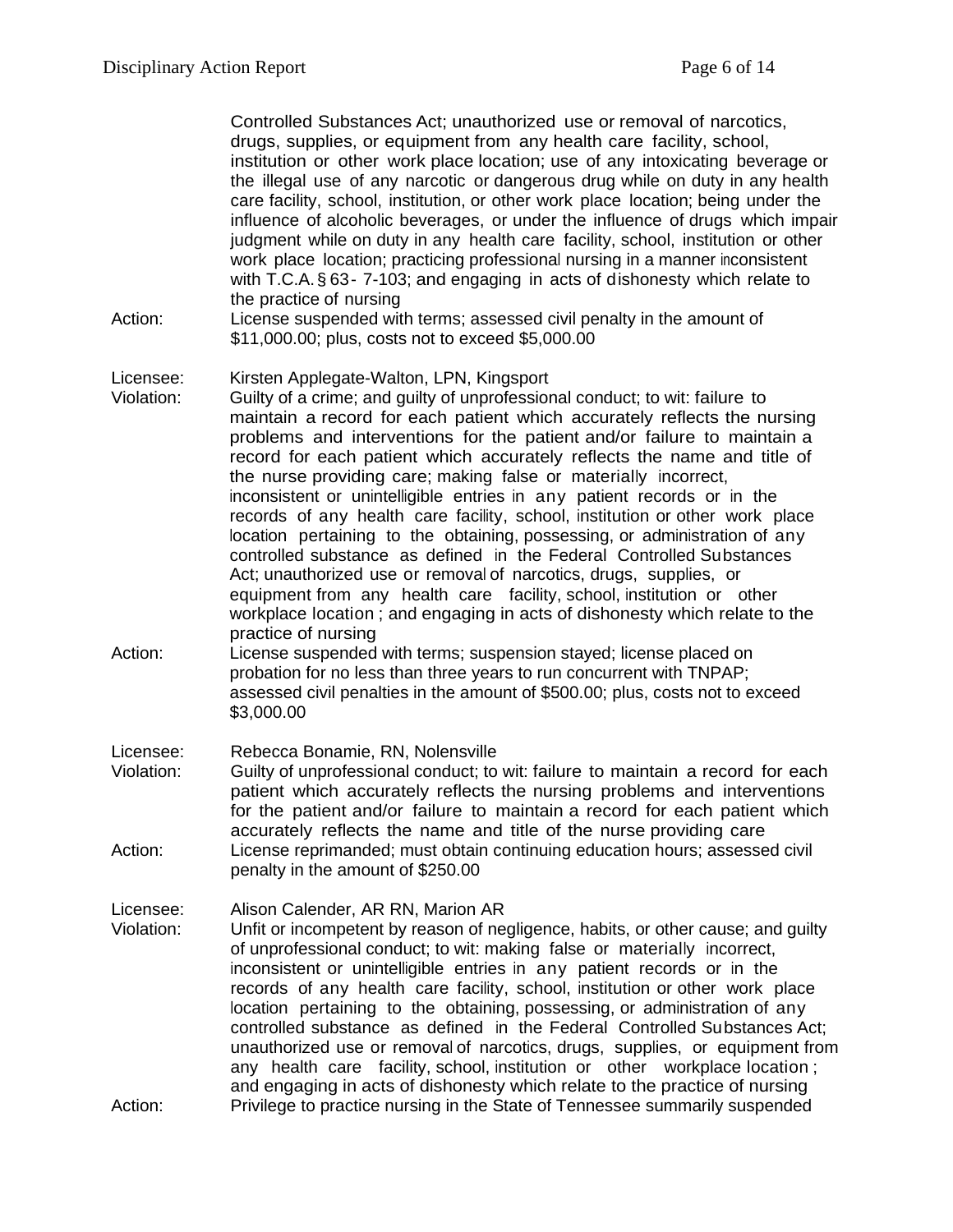| Licensee:<br>Violation:            | Rebecca R. Cole, LPN, Nashville                                                                                                                                                                                                                                                                                                                                                                                                                                                                                                                                                                                                                                                                                                                                                                                                                                                                                                                                                                                                                                                                                                                                                                                                                                                                                                                                                                                                 |
|------------------------------------|---------------------------------------------------------------------------------------------------------------------------------------------------------------------------------------------------------------------------------------------------------------------------------------------------------------------------------------------------------------------------------------------------------------------------------------------------------------------------------------------------------------------------------------------------------------------------------------------------------------------------------------------------------------------------------------------------------------------------------------------------------------------------------------------------------------------------------------------------------------------------------------------------------------------------------------------------------------------------------------------------------------------------------------------------------------------------------------------------------------------------------------------------------------------------------------------------------------------------------------------------------------------------------------------------------------------------------------------------------------------------------------------------------------------------------|
| Action:                            | Guilty of a crime<br>License suspended for no less than one year with terms                                                                                                                                                                                                                                                                                                                                                                                                                                                                                                                                                                                                                                                                                                                                                                                                                                                                                                                                                                                                                                                                                                                                                                                                                                                                                                                                                     |
| Licensee:<br>Violation:<br>Action: | Teresa G. Dillinger, APRN/ MS RN, Middleton<br>Unfit or incompetent by reason of negligence, habits, or other cause; and guilty<br>of unprofessional conduct; to wit: failure to maintain a record for each<br>patient which accurately reflects the nursing problems and interventions<br>for the patient and/or failure to maintain a record for each patient which<br>accurately reflects the name and title of the nurse providing care;<br>assigning unqualified persons to perform functions of licensed persons or<br>delegating nursing care functions and tasks and/or responsibilities to others<br>contrary to the Nurse Practice Act or rules and regulations to the detriment<br>of patient safety; failing to supervise persons to whom nursing functions are<br>delegated or assigned; violating confidentiality of information or knowledge<br>concerning the patient, except when required to do so by a court of law;<br>failing to take appropriate action in safeguarding the patient from<br>incompetent health care practices; practicing professional nursing in a<br>manner inconsistent with TCA 63-7-103; and performing nursing techniques<br>or procedures without a proper education and practice<br>Privilege to practice in the State of Tennessee and TN APRN certificate<br>reprimanded; must obtain continuing education hours; must comply with<br>CEDEP; plus, costs not to exceed \$500.00 |
| Licensee:<br>Violation:<br>Action: | Robin Y. Dreas, RN, Graysville<br>Guilty of unprofessional conduct; to wit: failure to maintain a record for each<br>patient which accurately reflects the nursing problems and interventions<br>for the patient and/or failure to maintain a record for each patient which<br>accurately reflects the name and title of the nurse providing care<br>License suspended for no less than twelve months; must obtain continuing<br>education hours; plus, costs not to exceed \$250.00                                                                                                                                                                                                                                                                                                                                                                                                                                                                                                                                                                                                                                                                                                                                                                                                                                                                                                                                            |
| Licensee:<br>Violation:<br>Action: | Chad V. Ehlers, RN, Cleveland<br>Guilty of unprofessional conduct<br>License suspended with terms                                                                                                                                                                                                                                                                                                                                                                                                                                                                                                                                                                                                                                                                                                                                                                                                                                                                                                                                                                                                                                                                                                                                                                                                                                                                                                                               |
| Licensee:<br>Violation:            | Jessica VM Eldridge, LPN, Tazewell<br>Guilty of unprofessional conduct; to wit: refusing to submit to a drug test or<br>testing positive for any drug on any government or private sector pre-<br>employment, employer-ordered or confirmed drug test                                                                                                                                                                                                                                                                                                                                                                                                                                                                                                                                                                                                                                                                                                                                                                                                                                                                                                                                                                                                                                                                                                                                                                           |
| Action:                            | License suspended with terms                                                                                                                                                                                                                                                                                                                                                                                                                                                                                                                                                                                                                                                                                                                                                                                                                                                                                                                                                                                                                                                                                                                                                                                                                                                                                                                                                                                                    |
| Licensee:<br>Violation:            | John R. Graham, RN, Piney Flats<br>Addicted to alcohol or drugs to the degree of interfering with nursing duties; and<br>guilty of unprofessional conduct; to wit: revocation, suspension, probation, or<br>other discipline of a license to practice nursing by another state or territory of the<br>United States for any act or omission which would constitute grounds for the<br>revocation, suspension, probation, or other discipline of a license in this state                                                                                                                                                                                                                                                                                                                                                                                                                                                                                                                                                                                                                                                                                                                                                                                                                                                                                                                                                         |
| Action:                            | License suspended with terms; suspension stayed; license placed on probation<br>for no less than five years to run concurrent with TNPAP                                                                                                                                                                                                                                                                                                                                                                                                                                                                                                                                                                                                                                                                                                                                                                                                                                                                                                                                                                                                                                                                                                                                                                                                                                                                                        |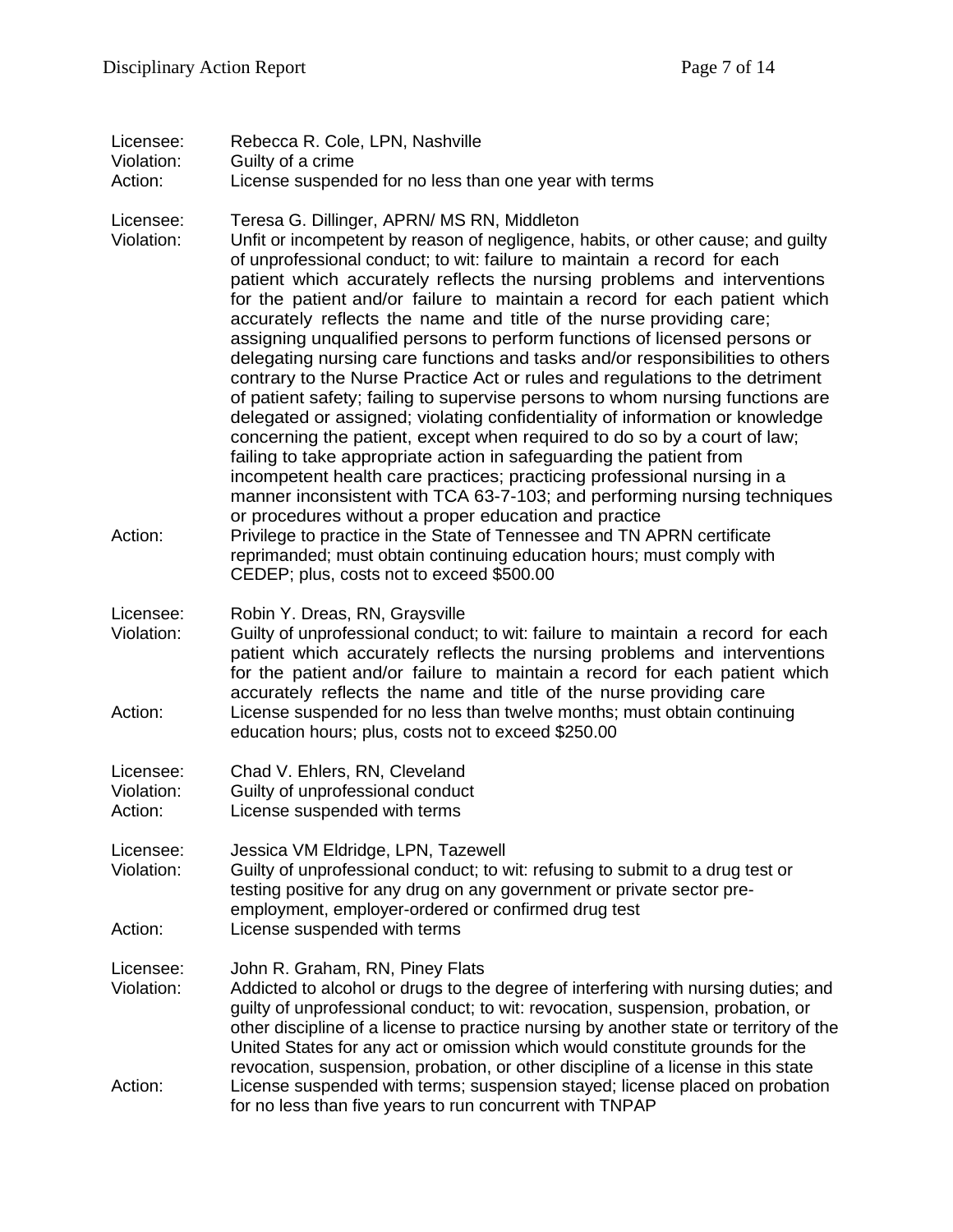| Licensee:<br>Violation:<br>Action: | Matthew Hunter, LPN, Cookeville<br>Unfit or incompetent by reason of negligence, habits, or other cause; and guilty<br>of unprofessional conduct; to wit: making false or materially incorrect,<br>inconsistent or unintelligible entries in any patient records or in the<br>records of any health care facility, school, institution or other work place<br>location pertaining to the obtaining, possessing, or administration of any<br>controlled substance as defined in the Federal Controlled Substances Act:<br>unauthorized use or removal of narcotics, drugs, supplies, or equipment from<br>any health care facility, school, institution or other workplace location;<br>and engaging in acts of dishonesty which relate to the practice of nursing<br>License voluntarily surrendered |
|------------------------------------|------------------------------------------------------------------------------------------------------------------------------------------------------------------------------------------------------------------------------------------------------------------------------------------------------------------------------------------------------------------------------------------------------------------------------------------------------------------------------------------------------------------------------------------------------------------------------------------------------------------------------------------------------------------------------------------------------------------------------------------------------------------------------------------------------|
| Licensee:                          | Mary B. Martin, RN, Chapel Hill                                                                                                                                                                                                                                                                                                                                                                                                                                                                                                                                                                                                                                                                                                                                                                      |
| Violation:                         | Guilty of a crime; and guilty of unprofessional conduct                                                                                                                                                                                                                                                                                                                                                                                                                                                                                                                                                                                                                                                                                                                                              |
| Action:                            | License voluntarily surrendered                                                                                                                                                                                                                                                                                                                                                                                                                                                                                                                                                                                                                                                                                                                                                                      |

Licensee: Brian J. Murawksy, LPN, Rockwood Violation: Guilty of a crime Action: License voluntarily surrendered

Licensee: Beth A. Searer, RN, Sevierville

- Violation: Guilty of unprofessional conduct; to wit; testing positive for any drug on any government or private sector pre-employment, employer-ordered or confirmed drug test
- Action: License suspended with terms

Licensee: Nicholas J. Tubbs, RN, Knoxville

- Violation: Refusing to submit to a drug test or testing positive for any drug on any government or private sector pre-employment, employer-ordered or confirmed drug test
- Action: License suspended with terms

## **BOARD OF OSTEOPATHIC EXAMINATION COUNCIL OF CERTIFIED PROFESSIONAL MIDWIFERY**

Licensee: Marie Gottfried, Unlicensed CPM, Spencer, Tennessee Violation: Guilty of providing midwifery services for monetary compensation to at least one client in violation of TCA 63-29-108, which requires certification to practice midwifery for monetary compensation in which services has been offered for a fee. Action: Assessed a civil penalty in the amount of \$1,000.00 plus the costs of prosecuting this case.

# **BOARD FOR PROFESSIONAL COUNSELORS, MARITAL AND FAMILY THERAPISTS AND CLINICAL PASTORAL THERAPISTS**

| Licensee:  | Robert E. Price, Jr., LPC/MHSP, Clarksville, Tennessee    |
|------------|-----------------------------------------------------------|
| Violation: | Failure to disclose a past conviction to the Board.       |
| Action:    | License is reprimanded; assessed civil penalty of \$50.00 |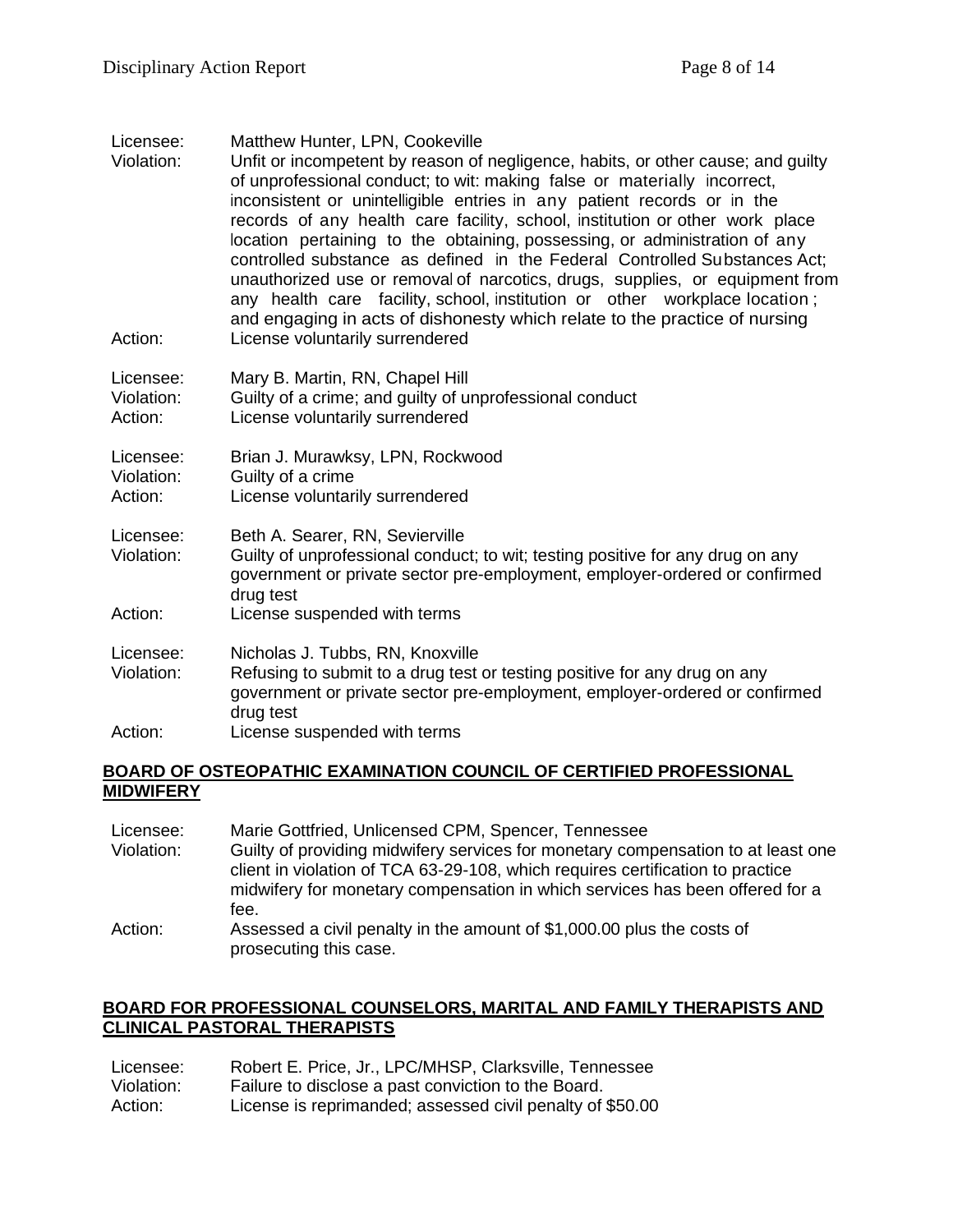Licensee: Leah Elizabeth Newman, LPC/MHSP, Palm Springs, California Violation: Guilty of engaging in professional misconduct, unethical or unprofessional conduct; failure to manage and maintain professional boundaries and professional relationships. Action: License suspended; successfully complete boundary program; suspension will then be stayed and license will be placed on probation for one year; must obtain practice monitor providing monthly reports; assessed civil penalty of \$1,000.00

## **PAIN MANAGEMENT CLINICS**

Licensee: Interventional Pain Center, Applicant, Hendersonville, Tennessee Violation: Inspection of clinic reflected multiple deficiencies in patient records. Action: Conditional license granted and placed on probation for 6 months and subject to a mandatory and unannounced re-inspection.

## **BOARD OF PHARMACY**

Licensee: Heather Atkinson, D.PH, Athens, Tennessee

plus the costs of prosecuting this case.

Violation: Guilty of diversion of controlled substances. It is unlawful for any person, firm or corporation to possess, sell, barter or give away any drug known as legend drugs, as defined in Sec. 53-10-101, except upon the written prescription of a duly licensed physician, certified physician's assistant, nurse authorized pursuant to Sec. 63-6-204 or Sec. 63-9-113, who is rendering service under the supervision, control and responsibility of a licensed physician, and who meets the requirements pursuant to Sec. 63-7-123, a dentist, an optometrist authorized pursuant to Sec 63-8-102(12), or a veterinarian, and compounded or dispensed by a duly registered pharmacist. It is unlawful for any person, firm or corporation to obtain or attempt to obtain a legend drug, or to procure to attempt to procure the administration of a legend drug, by fraud, deceit, misrepresentation, subterfuge, forgery, alteration of a prescription, by the concealment of a material fact, or by the use of a false name or address. It is unlawful for any person to have in such person's possession, any drug herein defined or enumerated, without the same having been prescribed by a duly licensed physician, certified physician assistant, dentist, optometrist authorized pursuant to Sec. 63-8- 102(12), or veterinarian, and having been dispensed by a pharmacy duly licensed and registered in this state, unless such person was a resident of another state and had the prescription therefore filled by a duly licensed and registered pharmacist of such other state. It is unlawful for any person knowingly or intentionally to acquire or obtain, or attempt to acquire or attempt to obtain, possession of a controlled substance by misrepresentation, fraud, forgery, deception or subterfuge. Engaging in conduct prohibited or made unlawful by any of the provisions of parts 2-5 of this chapter or any other laws of the state or of the United States relating to drugs or to the practice of pharmacy. Action: License voluntarily surrendered (revoked)

Licensee: Bradley Drug Company, Pharmacy, Nashville, Tennessee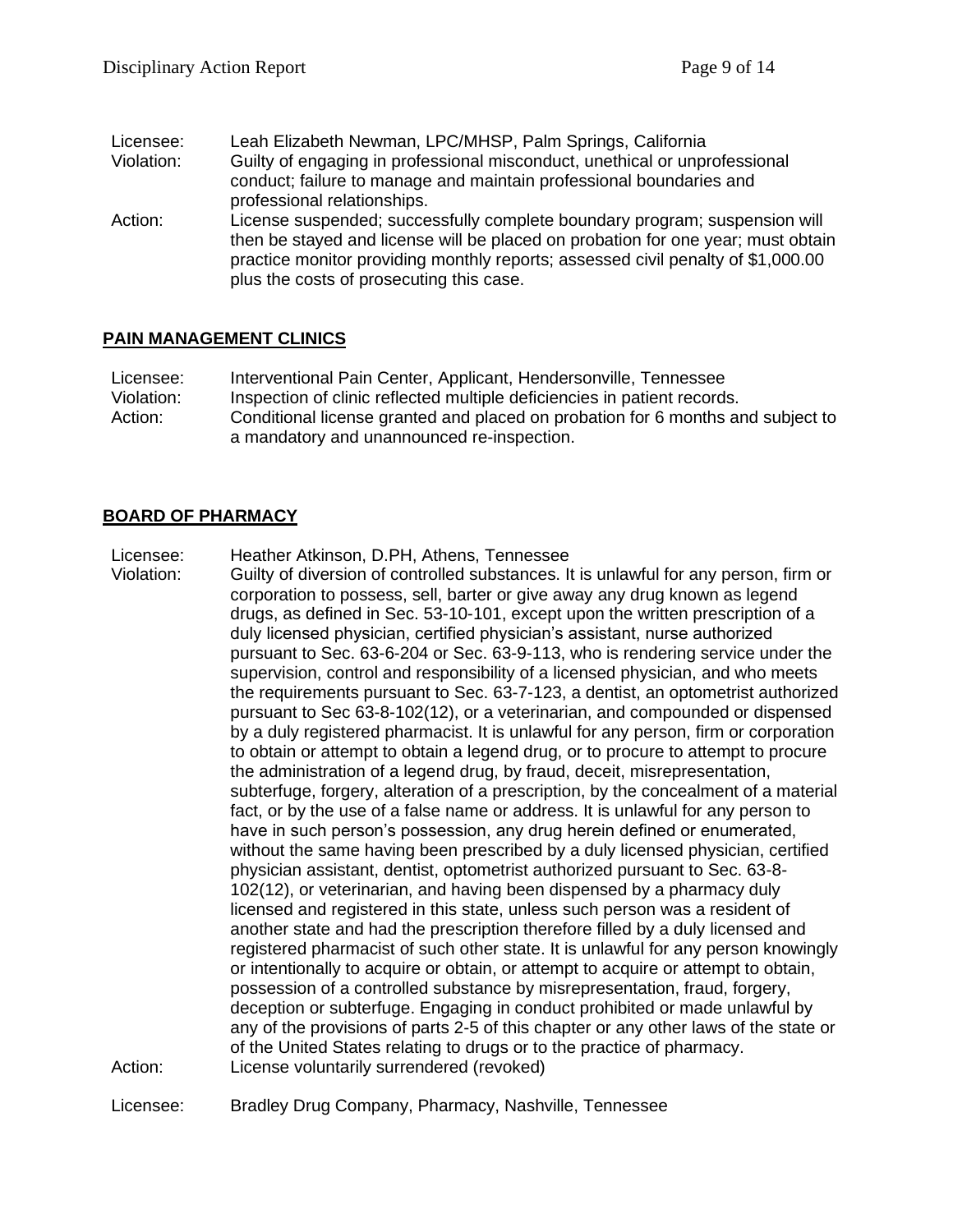- Violation: Guilty of retaining pharmaceutical ingredients which were expired, lacked an expiration date or lacked a beyond use date. Engaged in conduct prohibited or made unlawful by any of the provisions of parts 2-5 of this chapter or any other laws of the state or of the United States relating to drugs or to the practice of pharmacy. Tenn. Code Ann. Sec. 53-10-106(a)(1): [a]ny drug…that is…out of date, [or] old…is deemed to be adulterated, and the possession, sale or distribution of those drugs or devices is prohibited. Tenn. Code Ann. Sec. 53-1- 103(a)(1): The following acts, and the causing of the following acts, within the state are prohibited: The manufacture, sale, or delivery, holding or offering for sale of any food, drug, device or cosmetic that is adulterated or misbranded; Failed to comply with a lawful order or duly promulgated rule of the Board: Tenn. Comp. R. & Regs. 1140-03-.11: [t]he owner or pharmacist in charge of a pharmacy practice site shall immediately return or destroy all outdated, defective, or deteriorated prescription drugs and devices and related materials[.]
- Action: Respondent will pay a civil penalty of \$2,300.00
- Licensee: Denise Dubay, RT, Lenoir City, Tennessee
- Violation: Failure to timely renew registration and continued to practice as a pharmacy technician on an expired registration. Except as otherwise provided in parts 2-5 of this chapter, it is unlawful for any individual to engage in the practice of pharmacy unless currently licensed or otherwise authorized under parts 2-5 of this chapter to practice under any facet of the provisions of parts 2-5 of this chapter. All licenses and certificates of registration granted by the board shall be for a two-year period beginning on the date the license is initially granted. All licenses and certificates of registration shall be renewed on or before the last day of the two-year license cycle. Any person acting as a pharmacy technician shall register with the Board by submitting a complete application on a form prescribed by the Board. Failed to comply with a lawful order or duly promulgated rule of the board.
- Action: Assessed civil penalty of \$100.00

Licensee: Pamela Frazier, D.PH., Harriman, Tennessee

- Violation: Allowed pharmacy technician to perform duties on an expired license. Failed to comply with a lawful order or duly promulgated rule of the Board. The pharmacist in charge at each pharmacy practice site is responsible for compliance with the provisions of this chapter by pharmacy technicians at that pharmacy practice site
- Action: Civil Penalty of \$1,200.00

Licensee: Kyle Wesley Humphrey, D.PH., Murray, Kentucky

- Violation: Failure to report criminal conviction to the Tennessee Board of Pharmacy in a timely fashion. Been convicted of a crime[.] Been convicted of violating any of the laws of this state or of the United States relating to drugs or to the practice of pharmacy. Failed to comply with a…duly promulgated rule of the board. A pharmacist convicted of any crime, including driving under the influence of alcohol or controlled substances, shall report such conviction to the board within 10 days of the conviction becoming final. For purposes of this reporting requirement, a conviction includes pretrial or judicial diversion.
- Action: License voluntarily surrendered (revoked); assessed the reasonable costs of prosecuting this case.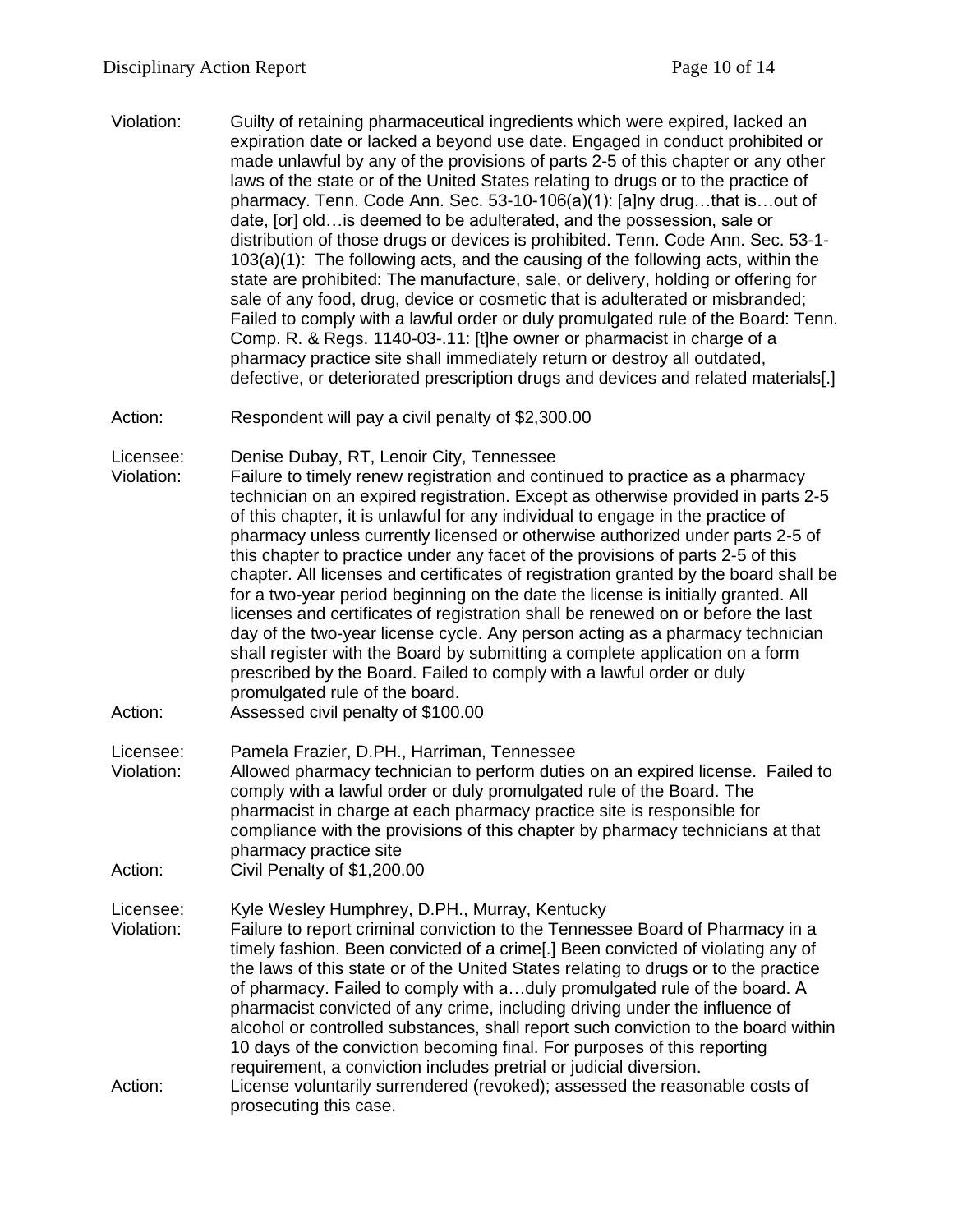Licensee: Randall S. Jenkins, D.PH., Maryville, Tennessee

Violation: Guilty of diversion of controlled substances; It is unlawful for any person, firm or corporation to possess, sell, barter, or give away any drug known as legend drugs, as defined in Sec. 53-10-101, except upon the written prescription of a duly licensed physician, certified physician's assistant, nurse authorized pursuant to Sec. 63-6-204 or Sec. 63-9-113, who is rendering service under the supervision, control and responsibility of a licensed physician, and who meets the requirements pursuant to Sec. 63-7-123, dentist, an optometrist authorized pursuant to Sec. 63-8-102(12), or a veterinarian, and compounded or dispensed by a duly registered pharmacist. It is unlawful for any person, firm or corporation to obtain or attempt to obtain a legend drug, or to procure to attempt to procure the administration of a legend drug, by fraud, deceit, misrepresentation, subterfuge, forgery, alteration of a prescription, by the concealment of a material fact, or by the use of a false name or address. It is unlawful for any person to have in such person's possession , any drug herein defined or enumerated, without the same having been prescribed by a duly licensed physician, certified physician assistant, dentist, optometrist authorized pursuant to Sec. 63-8- 102(12), or veterinarian, and have been dispensed by a pharmacy duly licensed and registered in this state, unless such person was a resident of another state and had the prescription therefore filled by a duly licensed and registered pharmacist of such other state. It is unlawful for any person knowingly or intentionally to: (3) Acquire or obtain, or attempt to acquire or attempt to obtain, possession of a controlled substance by misrepresentation, fraud, forgery, deception or subterfuge. Pursuant to T.C.A. Sec 63-10-305(2); Been convicted of violating any of the laws of this state or of the United States relating to drugs or to the practice of pharmacy[.] Engaging in conduct prohibited or made unlawful by any of the provisions of parts 2-5 of this chapter or any other laws of the state or of the United States relating to drugs or to the practice of pharmacy[.] Been guilty of dishonorable, immoral, unethical or unprofessional conduct.

Action: License voluntarily surrendered

Licensee: Keystone Community Pharmacy, Smyrna, Tennessee

- Violation: Recordkeeping violations, uncertified person performing the duties of a certified pharmacy technician, and dispensing prescriptions not written on tamper-proof prescription paper. Pursuant to T.C.A. Sec 63-10-305 (4) Engaged in conduct prohibited or made unlawful by any of the provisions of parts 2-5 of this chapter or another other laws of the state or of the United States relating to drugs or to the practice of pharmacy[.] Failed to comply with a…duly promulgated rule of the board.
- Action: License reprimanded; assessed all reasonable costs of prosecuting this case.

Licensee: Stacy Lynn Edgin (Kimery), RT, Hermitage, Tennessee

Violation: Guilty of diversion of controlled substances. It is unlawful for any person, firm or corporation to possess, sell, barter or give away any drug known as legend drugs, as defined in Sec. 53-10-101, except upon the written prescription of a duly licensed physician, certified physician's assistant, nurse authorized pursuant to Sec. 63-6-204 or Sec. 63-9-113, who is rendering service under the supervision, control and responsibility of a licensed physician, and who meets the requirements pursuant to Sec. 63-7-123, a dentist, an optometrist authorized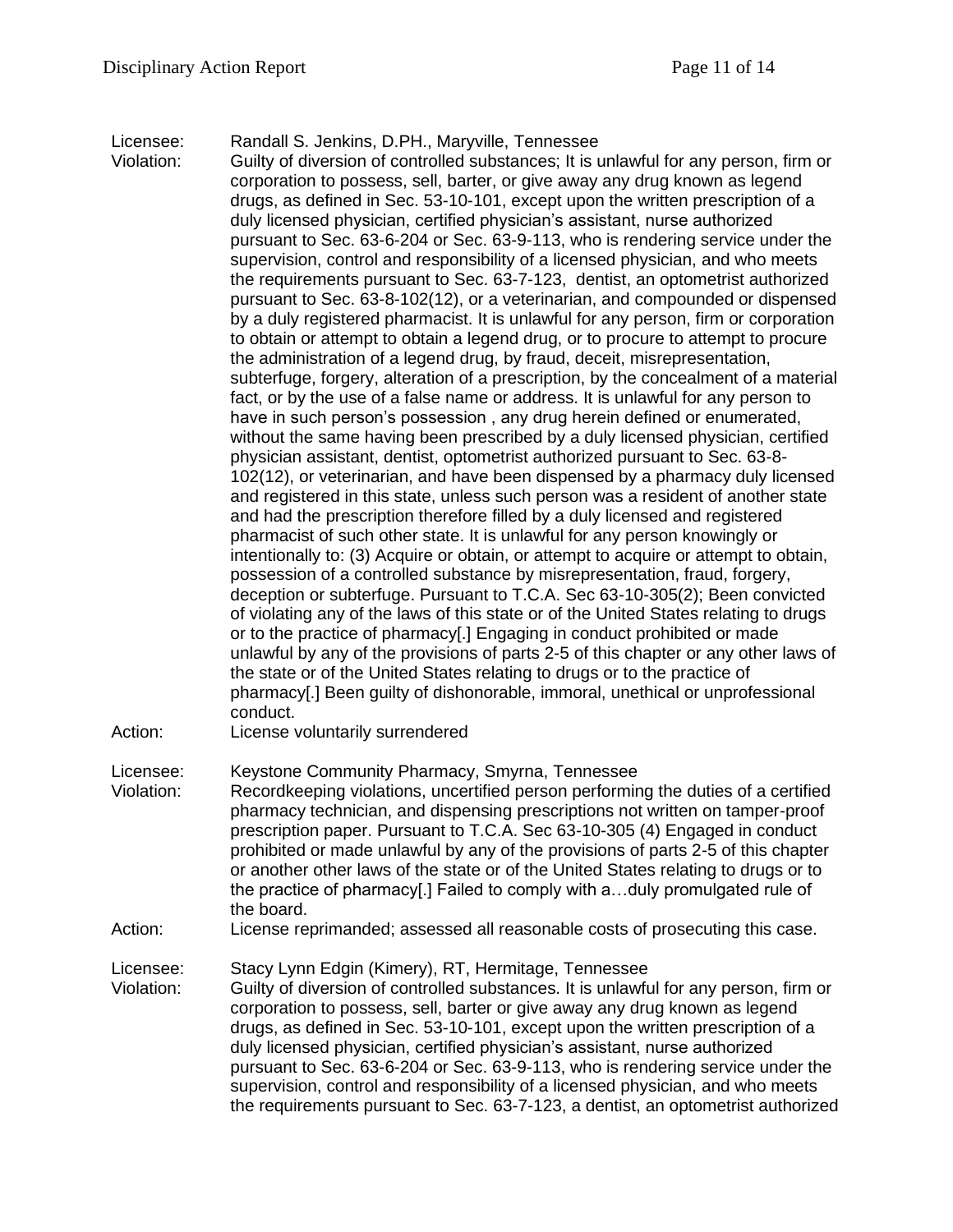pursuant to Sec 63-8-102(12), or a veterinarian, and compounded or dispensed by a duly registered pharmacist. It is unlawful for any person, firm or corporation to obtain or attempt to obtain a legend drug, or to procure to attempt to procure the administration of a legend drug, by fraud, deceit, misrepresentation, subterfuge, forgery, alteration of a prescription, by the concealment of a material fact, or by the use of a false name or address. It is unlawful for any person to have in such person's possession, any drug herein defined or enumerated, without the same having been prescribed by a duly licensed physician, certified physician assistant, dentist, optometrist authorized pursuant to Sec. 63-8- 102(12), or veterinarian, and having been dispensed by a pharmacy duly licensed and registered in this state, unless such person was a resident of another state and had the prescription therefore filled by a duly licensed and registered pharmacist of such other state. It is unlawful for any person knowingly or intentionally to acquire or obtain, or attempt to acquire or attempt to obtain, possession of a controlled substance by misrepresentation, fraud, forgery, deception or subterfuge. Engaging in conduct prohibited or made unlawful by any of the provisions of parts 2-5 of this chapter or any other laws of the state or of the United States relating to drugs or to the practice of pharmacy. Action: License voluntarily surrendered (revoked);

Licensee: Lott Family Pharmacy, Selmer, Tennessee

Violation: Failed to maintain accurate records of controlled substances. Engaged in conduct prohibited or made unlawful by any of the provisions of parts 2-5 of this chapter or any other laws of the state or of the United States relating to drugs or to the practice of pharmacy[.] All applicants and registrants shall provide effective controls and procedures to guard against theft and diversion of controlled substances. Every registrant required to keep records pursuant to Sec 1304.03 shall maintain, on a current basis, a complete and accurate record of each substances manufactured, imported, received, sold, delivered, exported, or otherwise disposed of by him/her, and each inner liner, sealed inner liner, and unused and returned mail-back package, except that no registrant shall be required to maintain a perpetual inventory. Failed to comply with a…duly promulgated rule of the board. A pharmacist shall, by utilizing education, skill, experience, and professional judgment, make every reasonable effort to prevent the abuse of drugs which the pharmacist dispenses.

Action: License placed on probation for 6 months

Licensee: Kathy McClain, D.PH., Memphis, Tennessee

Violation: Guilty of allowing unlicensed practice. Failed to comply with a lawful order or duly promulgated rule of the Board. The pharmacist in charge at each pharmacy practice site is responsible for compliance with the provisions of this chapter by pharmacy technicians at that pharmacy practice site. Relevant provision: Tenn. Comp. R. & Regs. 1140-02-.02(1): Any person acting as a pharmacy technician shall register with the Board by submitting a complete application on a form prescribed by the Board[.]

Action: Assessed civil penalty of \$1,200.00

Licensee: Vital Care of Dickson, Pharmacy, Dickson, Tennessee Violation: Failed to comply with a…duly promulgated rule of the board. All sterile products shall be prepared in compliance with applicable USP standards for pharmaceutical compounding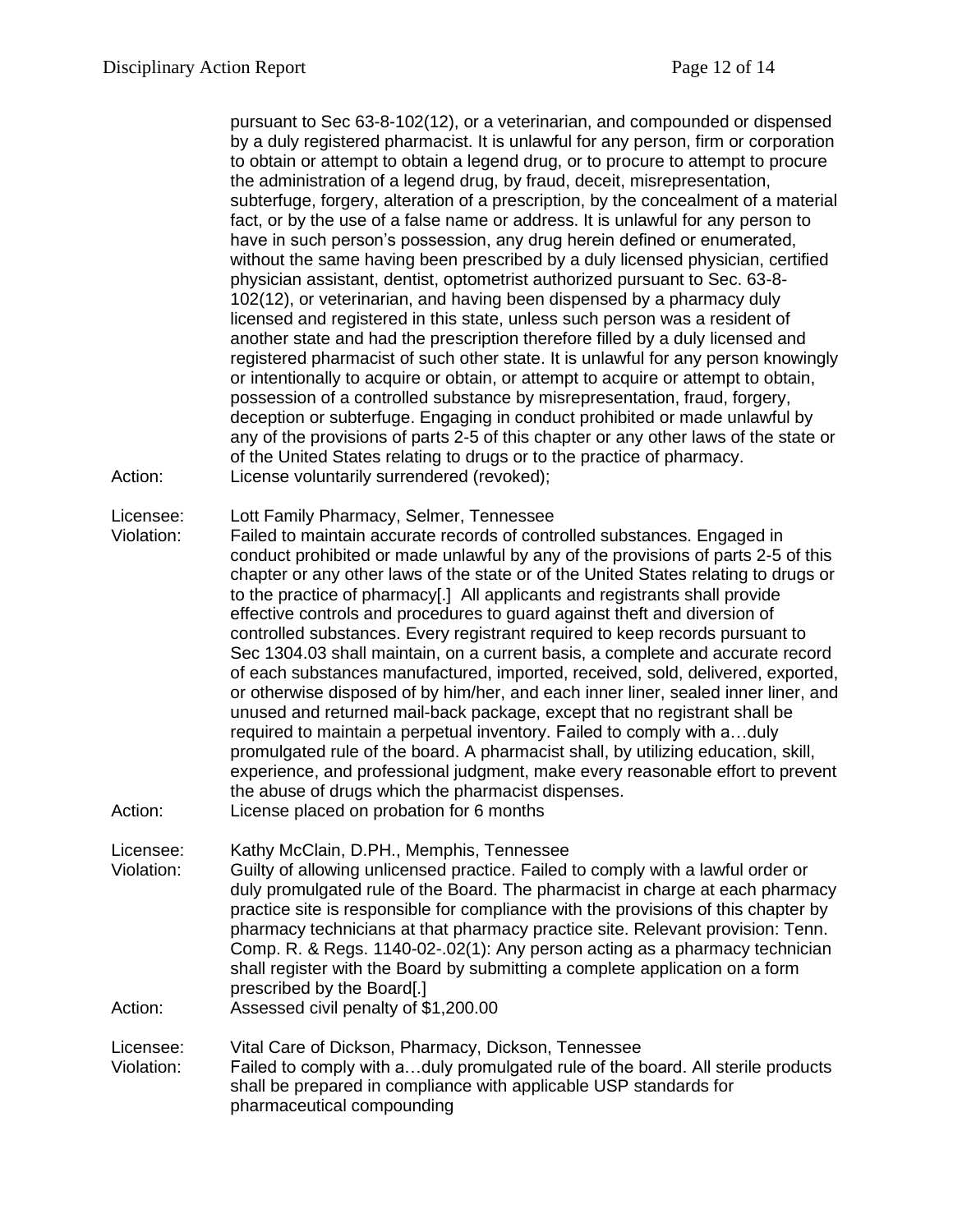| Action:                 | License reprimanded; assess civil penalty of \$1,000.00                                                                                                                                                                                                                                                                                                                                                                                                                               |
|-------------------------|---------------------------------------------------------------------------------------------------------------------------------------------------------------------------------------------------------------------------------------------------------------------------------------------------------------------------------------------------------------------------------------------------------------------------------------------------------------------------------------|
| Licensee:<br>Violation: | Walgreens Pharmacy #11113, Johnson City, Tennessee<br>Failed to comply with a duly promulgated rule of the board. Upon the receipt<br>of a medical or prescription order and following a review of the patient's record,<br>a pharmacist shall personally counsel the patient or caregiver "face-to-face" if<br>the patient or caregiver is present. If the patient or caregiver is not present, a<br>pharmacist shall make a reasonable effort to counsel through alternative means. |
| Action:                 | Assessed civil penalty of \$1,000.00                                                                                                                                                                                                                                                                                                                                                                                                                                                  |
| Licensee:               | Joshua Doty Wilson, RT, Smyrna, Tennessee                                                                                                                                                                                                                                                                                                                                                                                                                                             |
| Violation:              | Failed to comply with a lawful order or duly promulgated rule of the board. A<br>registered technician shall maintain his or her registration certificate at the<br>pharmacy practice site; additionally, all certified technicians shall display in like<br>manner evidence of certification. Pharmacy technicians shall possess at all<br>times while on duty, proof of registration and proof of certification, if applicable.                                                     |
| Action:                 | License voluntarily surrendered (revoked).                                                                                                                                                                                                                                                                                                                                                                                                                                            |
| Licensee:<br>Violation: | Christian Elizabeth Winters, R.T. Chattanooga, Tennessee<br>Failed urine drug screen; guilty of dishonorable, immoral, unethical or<br>unprofessional conduct                                                                                                                                                                                                                                                                                                                         |
| Action:                 | License voluntarily surrendered.                                                                                                                                                                                                                                                                                                                                                                                                                                                      |
|                         |                                                                                                                                                                                                                                                                                                                                                                                                                                                                                       |

# **BOARD OF PHYSICAL THERAPY**

| Licensee:  | John F. Barrett, II, PTA, Kodak, Tennessee                             |  |
|------------|------------------------------------------------------------------------|--|
| Violation: | Failure to properly maintain sufficient continuing education credits   |  |
| Action:    | Agreed Citation; provide proof of completion of 30 hours of continuing |  |
|            | education; assessed civil penalty of \$3,000.00                        |  |

# **BOARD OF RESPIRATORY CARE**

| Licensee:  | Madison K. Boles, Elizabethton, Tennessee                               |  |
|------------|-------------------------------------------------------------------------|--|
| Violation: | Failed to timely renew license and continued to perform the duties of a |  |
|            | respiratory therapist on an expired permit                              |  |
| Action:    | Conditional license granted; probation for one year, required to submit |  |
|            | quarterly reports from supervisor                                       |  |

# **ABUSE REGISTRY**

- Name: Tydarius Blackwell<br>Abuse: Abuse Abuse:
- Profession: Unlicensed

| Name:       | <b>Stephanie Butler</b> |
|-------------|-------------------------|
| Abuse:      | Exploitation            |
| Profession: | Unlicensed              |